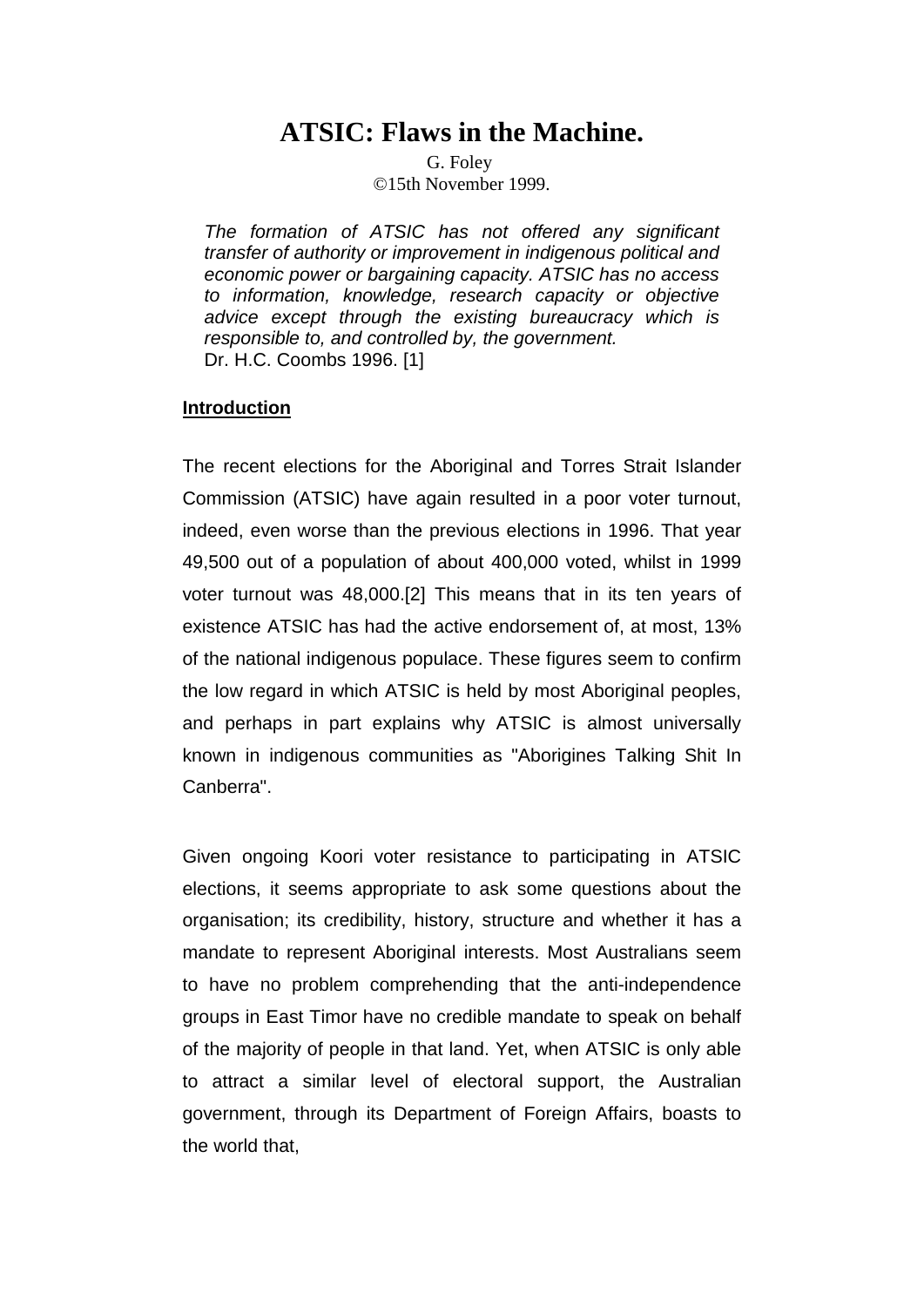*The establishment of the Aboriginal and Torres Strait Island Commission (ATSIC) has given greater effect to the policy of se determination of indigenous peoples in Australia.*[3]

The credibility gap that stems from lack of a mandate is only one of many contradictions that raise questions about ATSIC. However, I contend that most of the problems that ATSIC has faced in its short existence derive from the history of its evolution and the nature of its creation. In this paper I propose to address some of these questions with a brief look at the evolution of ATSIC in its historical context. I will examine the general history of Commonwealth government involvement in Aboriginal affairs since the 1967 referendum, and observe how the political machinations of successive Federal administrations, of all political persuasions, functioned to deprive Aboriginal people of their right to selfdetermination.

Finally, I conclude that ATSIC is merely the latest policy fiasco in a long history of similar failures, and that until Aboriginal Affairs policy makers can understand the mistakes made in the conceptual evolution and creation of ATSIC, then indigenous people are faced with frequent further fiascos in he future.

# **The Commonwealth Government and Aboriginal Affairs**

From 1937 until 1972 the policy of all governments and all main political parties in Australia was assimilation. The broad thrust of this policy was stated at a 1961 ministerial meeting,

*The policy of assimilation means in the view of all Australian governments that all aborigines and part-aborigines are expected eventually to attain the same manner of living as other Australians and to live as members of a single Australian community*[4]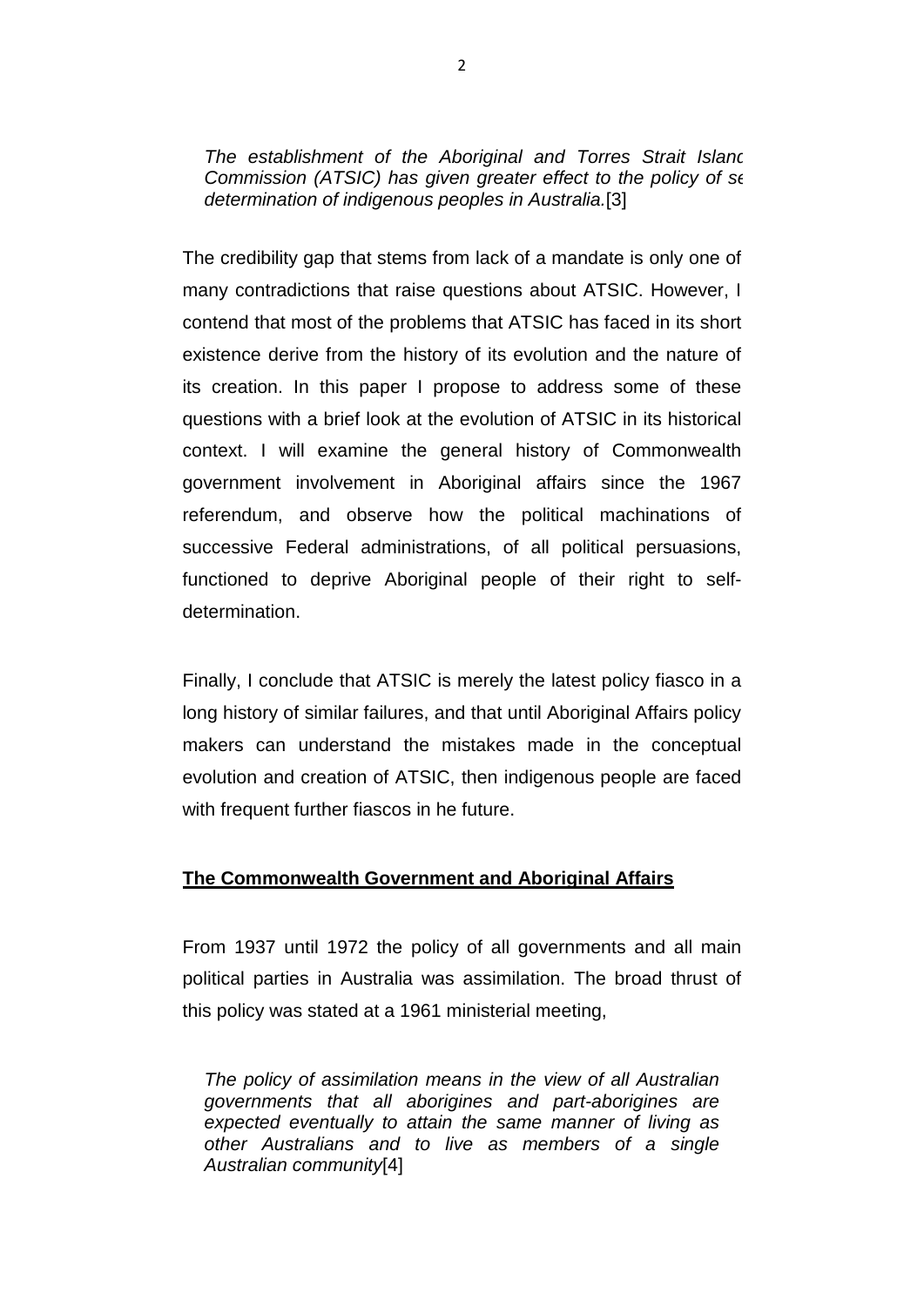The earliest involvement in Aboriginal affairs on the part of the Commonwealth government was on 2nd November 1967, in the immediate aftermath of the historic 1967 referendum on Aborigines, when Prime Minister Harold Holt established a Council of Aboriginal Affairs (CAA). This Council was comprised of a group of nonindigenous male 'Aboriginal experts', namely, economist Dr. H.C. ("Nugget") Coombs, ANU anthropologist Professor W.E. Stanner, and a senior Foreign Affairs diplomat with "experience in countries with indigenous and ethnic minorities", Mr. Barry Dexter.[5] The CAA was to function as a powerful, almost clandestine, agency that exercised considerable influence over federal Aboriginal affairs for more than a decade.

The 1967 Referendum clearly showed that the Australian people sought an improvement in the socio- economic and political status of indigenous people. By voting for the Commonwealth to assume responsibility for Aboriginal affairs they expected Canberra to do something about the racist legislation of each of the States and the general deprivation that the majority of Aboriginal people endured. But the Commonwealth government did not immediately assume responsibility and as most State governments began repealing their Aboriginal Protection Acts from 1968, many Aboriginal people were left in a political vacuum that severely exacerbated their living conditions, and social/health status. This in turn led to significant political upheaval in indigenous communities, most significantly (but not exclusively) in the urban centres of southeast Australia.[6]

#### **1972 - 1975 Whitlam, Bryant and the NACC**

After the dramatic events at the Aboriginal Embassy protest which seriously destabilised the McMahon Liberal government in January - June 1972, the incoming Whitlam Labor administration was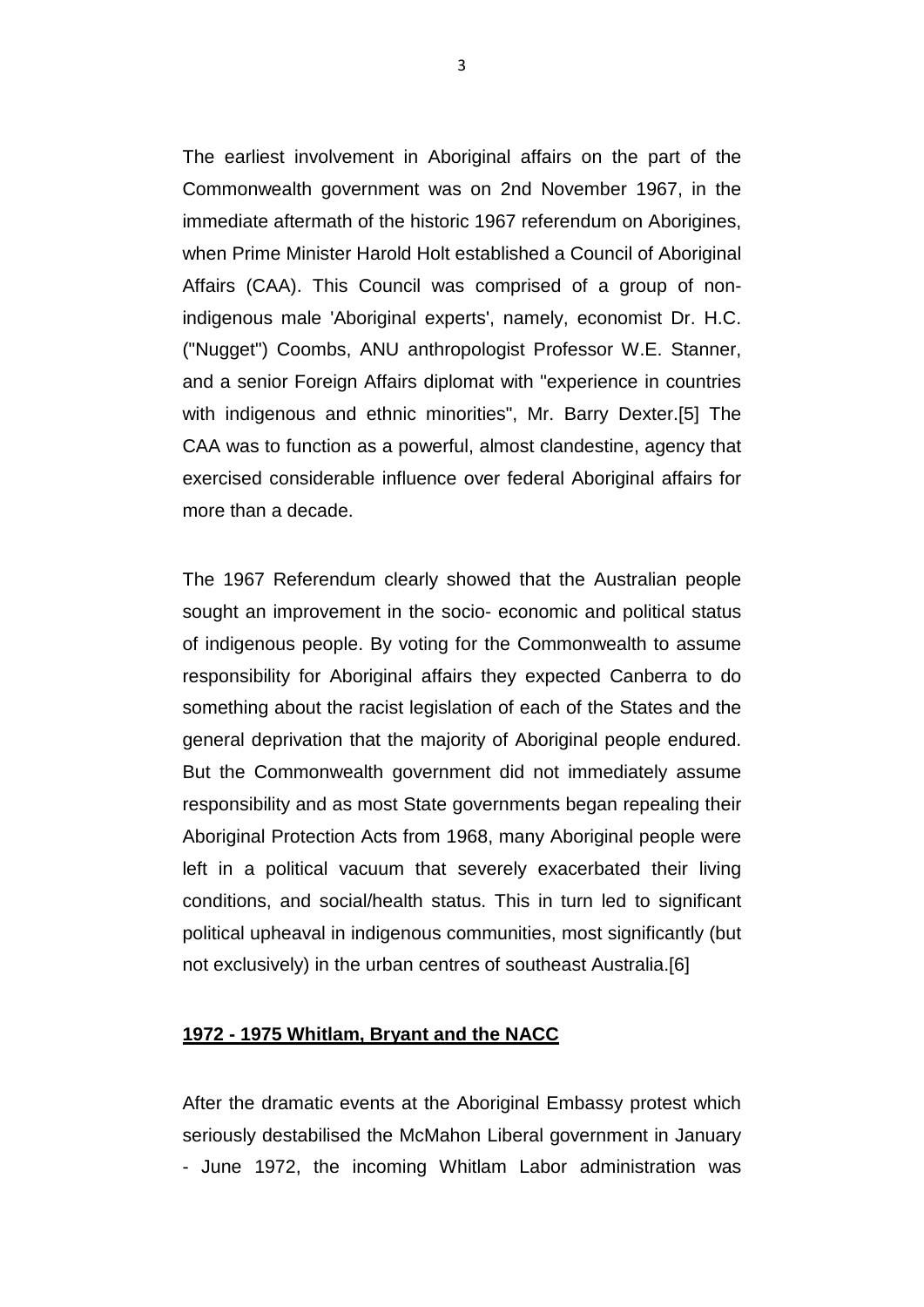determined to address the problem of 'Aboriginal rights'. At the ALP Federal Conference in 1971, after consultation with indigenous leaders, Whitlam had pushed through one of the most comprehensive Aboriginal Affairs policies of any political party till then. It called for the Commonwealth to assume the full responsibility for Aboriginal affairs that had been called for in the 1967 Referendum, thus enabling Commonwealth monies to be available to alleviate indigenous suffering. To administer these monies, the policy was that a 'full Aboriginal Affairs Department' would be established as part of the Commonwealth public service.

The old policy of assimilation was to be dispensed with, and a new one would embrace the notion of Self-Determination, which was, 'a policy which spoke of Aborigines eventually being able to decide the pace and nature of their own development where they would take a real and effective responsibility for their own affairs'.[7] Indigenous people therefore had high expectations when the Whitlam government took office in 1972, and many activists felt that Koori peoples now had a chance to begin the formidable task of social, economic and political reconstruction of their communities.

The first year of the Whitlam Labor Government was a time of dramatic change, [8] with Cabinet making "well over a thousand decisions, at an average rate of twenty a week".[9] In early 1973 the Whitlam Government became the first federal government to assume the responsibility for Aboriginal people it had been given in the 1967 referendum. In doing so it needed to establish a Commonwealth agency to administer the significant increase in federal monies that were about to be distributed in Aboriginal affairs. At the same time, Whitlam's first Minister for Aboriginal Affairs, Mr Gordon Bryant, set out to create a national, elected Aboriginal and Islander consultative body to be a direct voice to government for Koori peoples.[10]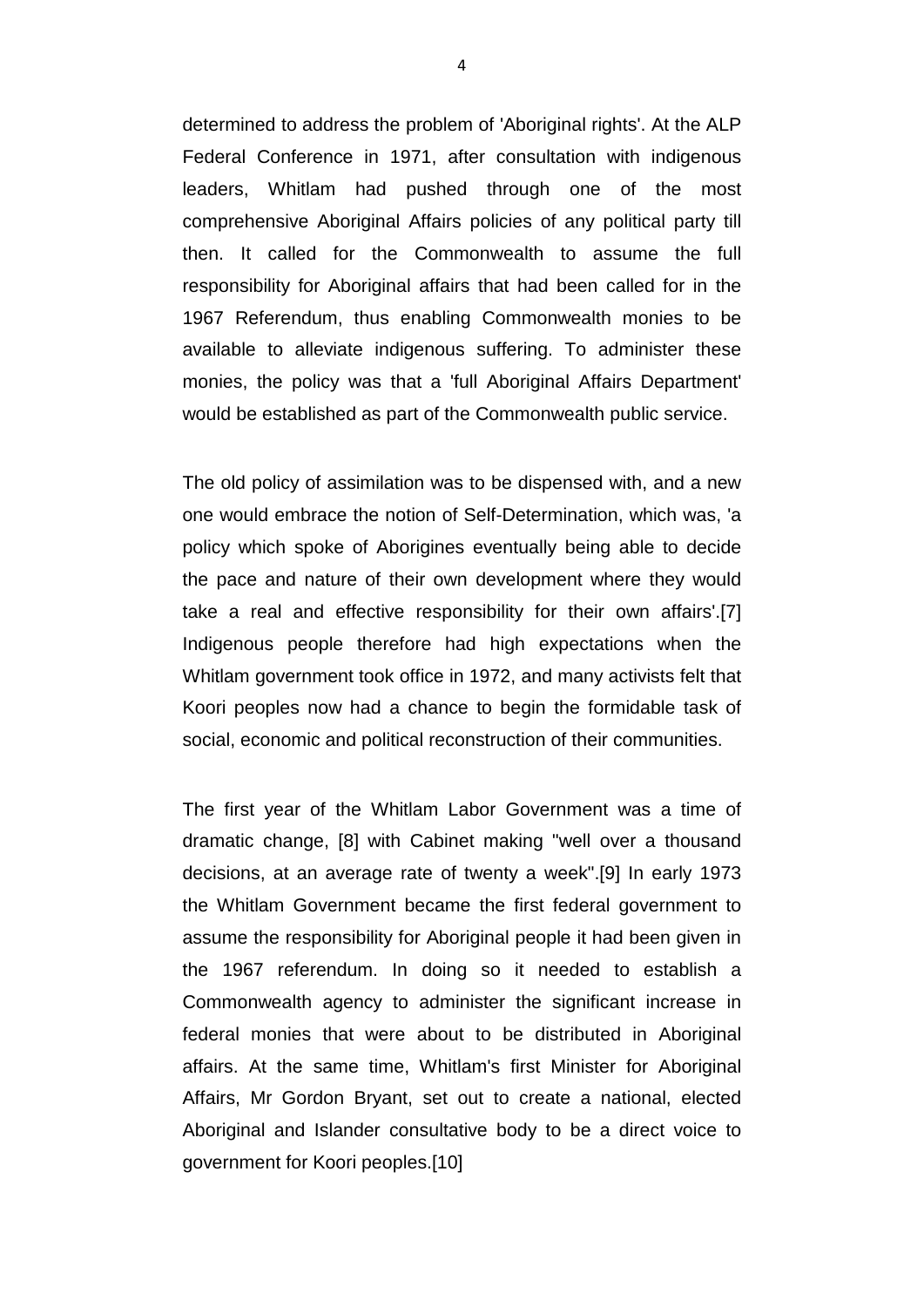Unfortunately, in those early months of the reformist Labor Government, the Prime Minister allowed his Minister Bryant to make several fundamental mistakes in the creation of the two Aboriginal administrative and representative bodies.[11] The first was when the task of forming the body to administer and control the Federal funding was turned over to the Commonwealth public service that created the Dept of Aboriginal Affairs (DAA). The public servants created DAA in their own image; subject to the myriad of public service rules, regulations and archaic systems of job promotion. Furthermore, many senior staff of the new Department were drawn from the old State Protection Board personnel, or former colonial patrol officers from Papua-New Guinea and the Northern Territory. This resulted in the new department being almost exclusive non-Koori [12] and often insensitive and hostile to the needs and aspirations of a politically volatile Koori community.[13]

The second mistake was that when Bryant decided to give Aboriginal people a formal voice through a nationally-elected 'consultative committee', he kept the development of the advisory body separate from the creation of the DAA. Thus an early opportunity to merge to the important functions together was lost. This allowed the two functions to simultaneously develop separately, and is one of the major reasons for the administrative malaise that has affected government administration of Aboriginal affairs ever since.

However, Bryant at least understood that despite Kooris winning the right to vote almost a decade before, the majority of Aboriginal and Islander people had chosen not to enrol on the Australian electoral roll. So, when Bryant wanted an elected national Aboriginal representative body, he knew the only practical way to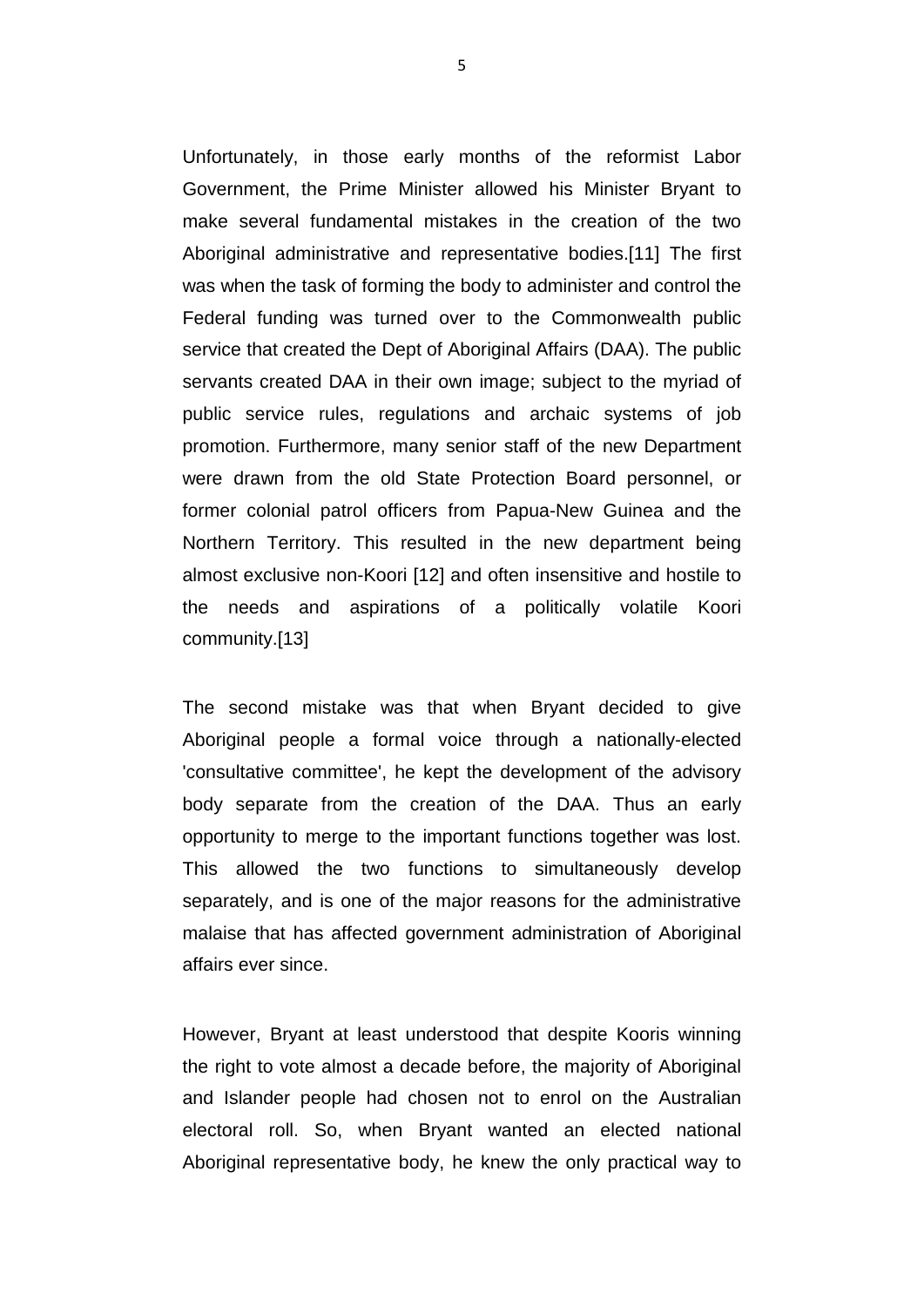do this to ensure every adult Koori in Australia would be able to participate, was to create a national Aboriginal electoral roll. And that is precisely what happened.[14]

The Whitlam government's National Aboriginal Consultative Committee, was elected in 1973. The NACC was regarded by Koori people as more credible than the present day ATSIC, because the NACC elections saw more than 80% Aboriginal & Islander voter participation as a result of the specially created Koori electoral roll.[15] (Which is not to say that the NACC system was perfect, as Michael Howard showed when he examined the 1973 election in Perth.)[16] Today the mandatory requirement in all ATSIC elections, that only those enrolled on the Australian electoral roll may be a candidate or vote, has effectively excluded the majority of Aboriginal people from having a say. In addition, the very nature of the form of European "democracy'" being imposed on indigenous people is a major part of the problem.

Coombs felt that there were systems of representation that were much more compatible with indigenous culture that the ATSIC model, which he called 'mimicry of Australian electoral practice'.[17] Sullivan refers also to the same problem and also points out that ATSIC does not attract 'prominent individuals with experience and knowledge' as candidates in its elections.[18] One example of why that might be is in my own case; whereby I am unable to stand in ATSIC elections because of the requirement that I be on the Australian electoral roll, and yet, paradoxically, I was able to stand as a candidate for the Australian parliamentary seat of Jaga Jaga in the 1993 Federal election.

The problems inherent in both the concept and practice of the ATSIC electoral process are one of the primary causes of indigenous discontent with the organisation. Furthermore, it was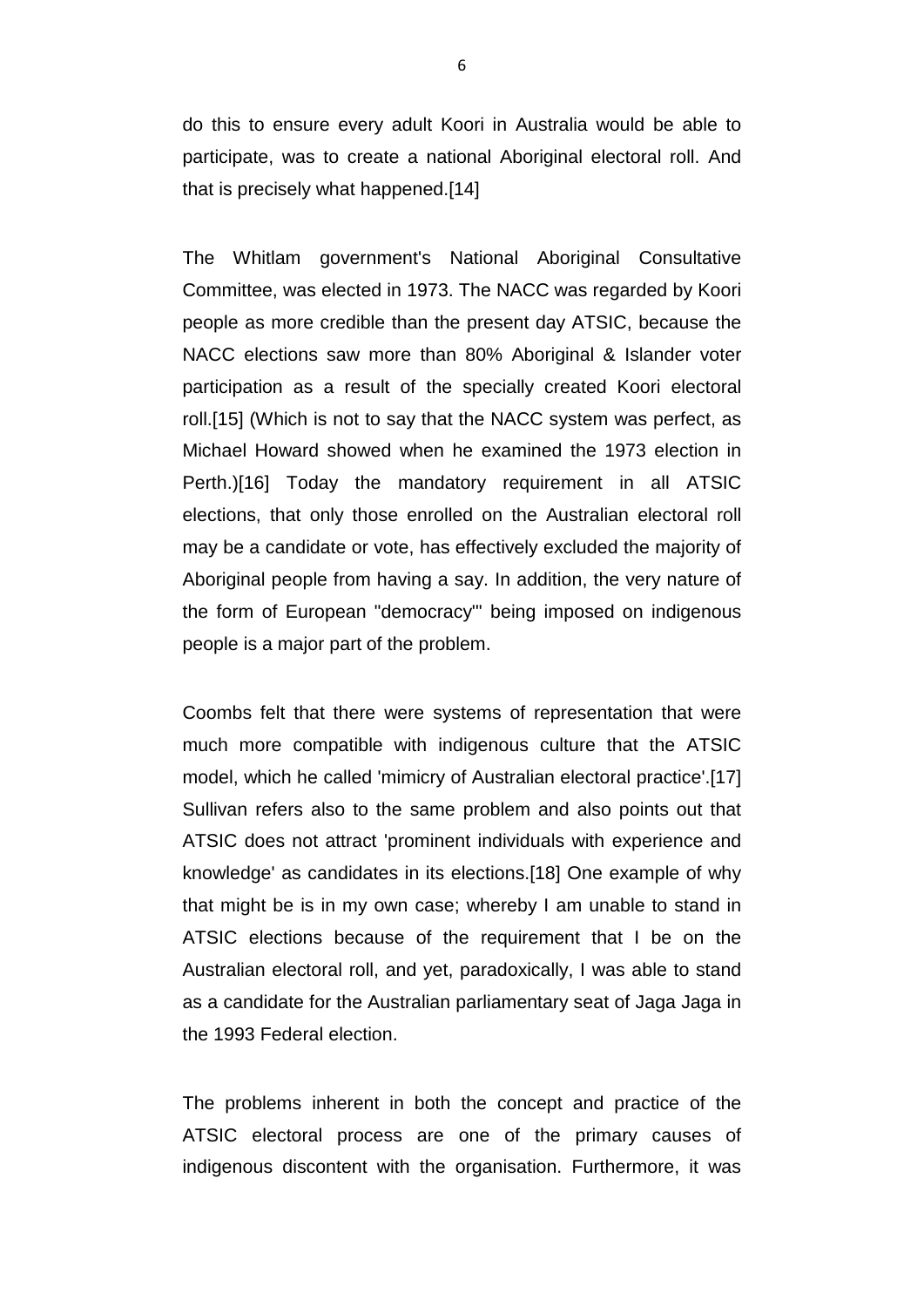ironic that the Hawke government, when finally establishing ATSIC with elections in 1990, chose not to utilise and upgrade the preexisting Aboriginal electoral roll, but rather insisted that all Kooris who wanted to be involved should be on the Australian roll. Thus they placed an albatross on the neck of ATSIC that perpetuates the organisation's credibility problem to this day.

### **The Liberal Government 1975 - 1983**

Meanwhile, in 1976 with the advent of the Fraser government, and just four years after DAA was established, indigenous disillusionment and general public concern with the Department's performance prompted then Minister, Ian Viner, to commission former diplomat David Hay to conduct a review into "The Delivery of Services Financed by the DAA". Hay's report was a damning litany of incompetence and bureaucratic bungling, and among other things he found that,

*From its creation in 1972, the Department had to put into effect massive Ministerial initiatives in nearly all policy areas…The department was not equipped to administer grants on this scale.*[19]

In context, this was not surprising because social expenditure in the years of the Whitlam government, as a percentage of all public expenditure, had increased from a level of 40% in 1964 to 55% by 1975.[20] The dramatic increase in Aboriginal Affairs expenditure did not benefit the vast majority of neediest Kooris mainly because of DAA's aforementioned inability to properly administer its allocation of funds. This pattern was to continue through the Fraser Government years, with the DAA stumbling through one scandal and administrative blunder after another. In 1978 the Department was severely embarrassed by a Melbourne Koori education program receiving a grant from the Geneva-based, World Council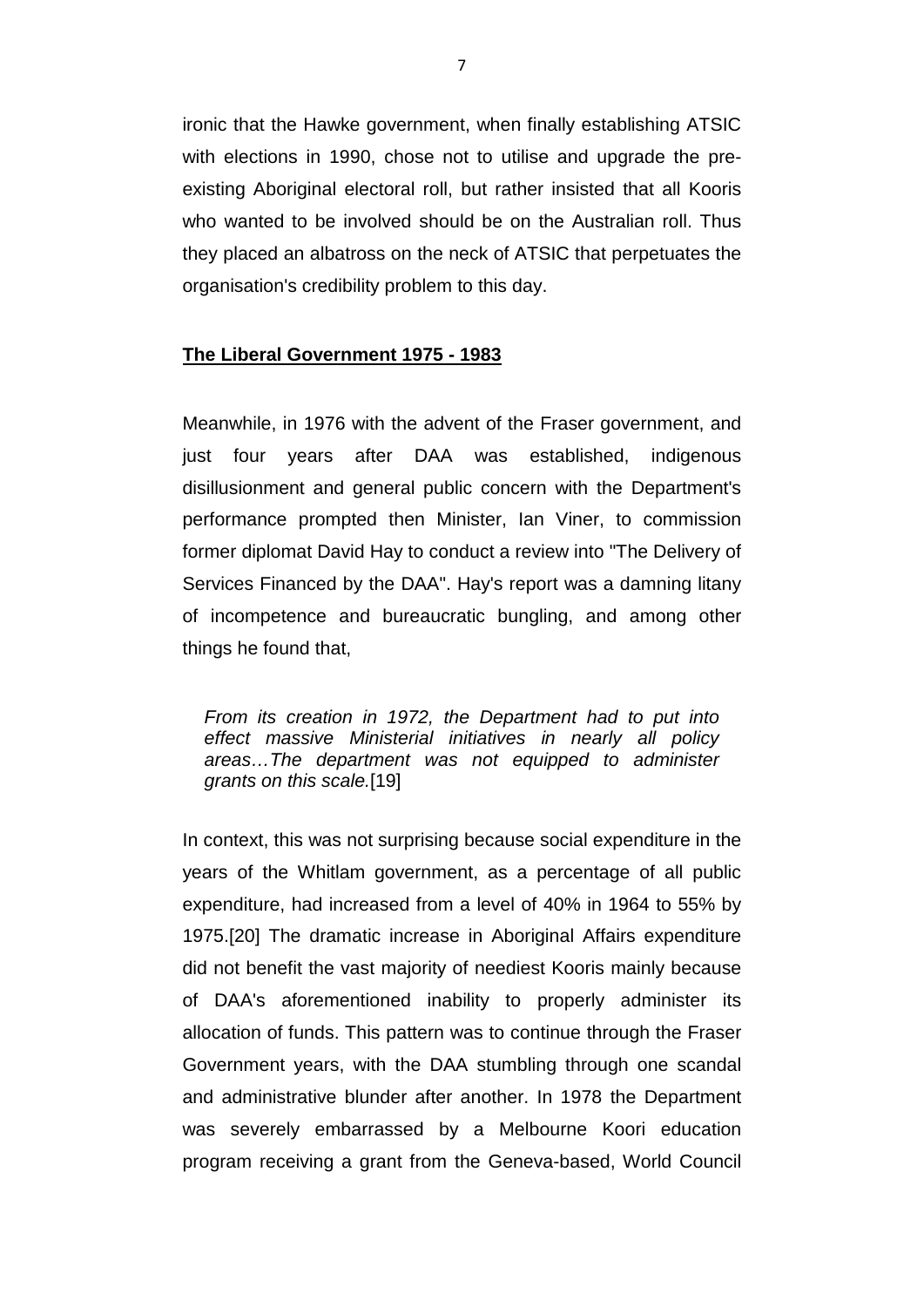of Churches, after DAA had arbitrarily stopped funding.[21] Both the DAA and its succession of Ministers were the subject of relentless criticism by well-organised indigenous activists who had established an information centre in London and were orchestrating significant negative international publicity for the Australian government about issues such as Noonkanbah and Aboriginal health.[22]

The World Council of Churches came back again to haunt the Liberal government in its dying years when, in July 1981, it sent a special team to investigate first hand the situation of indigenous Australians. The team's report, Justice for Aboriginal Australians, whilst more conservative than some activists might have liked, was nevertheless a damning indictment of Federal government policies on indigenous affairs.[23] Further, as Collmann noted in 1981, 'Aborigines have become politically and economically subordinated to the welfare apparatus'.[24] Thus, by the time Bob Hawke swept the Labor Party back to government, the credibility of the Department of Aboriginal Affairs in the eyes of indigenous people and the Australian public was very low indeed.

# **Under Pressure - Hawke, Keating and a Sleight of Hand**

Bob Hawke came to power with grand promises to indigenous people, but rapidly there were signs of indigenous discontent as his Minister for Aboriginal Affairs, Clyde Holding 'was soon accused of seeking to interfere in many aspects of Aboriginal matters in contradiction of his party's self determination ideal, and Aboriginal leaders began to call for his removal'.[25] Holding was ultimately removed, but it was not until political pressure from the Koori community in the lead-up to the 1988 Bicentennial celebrations that the Hawke Labor Government sensed serious problems. By the end of 1987, Hawke was beginning to feel the heat of Aboriginal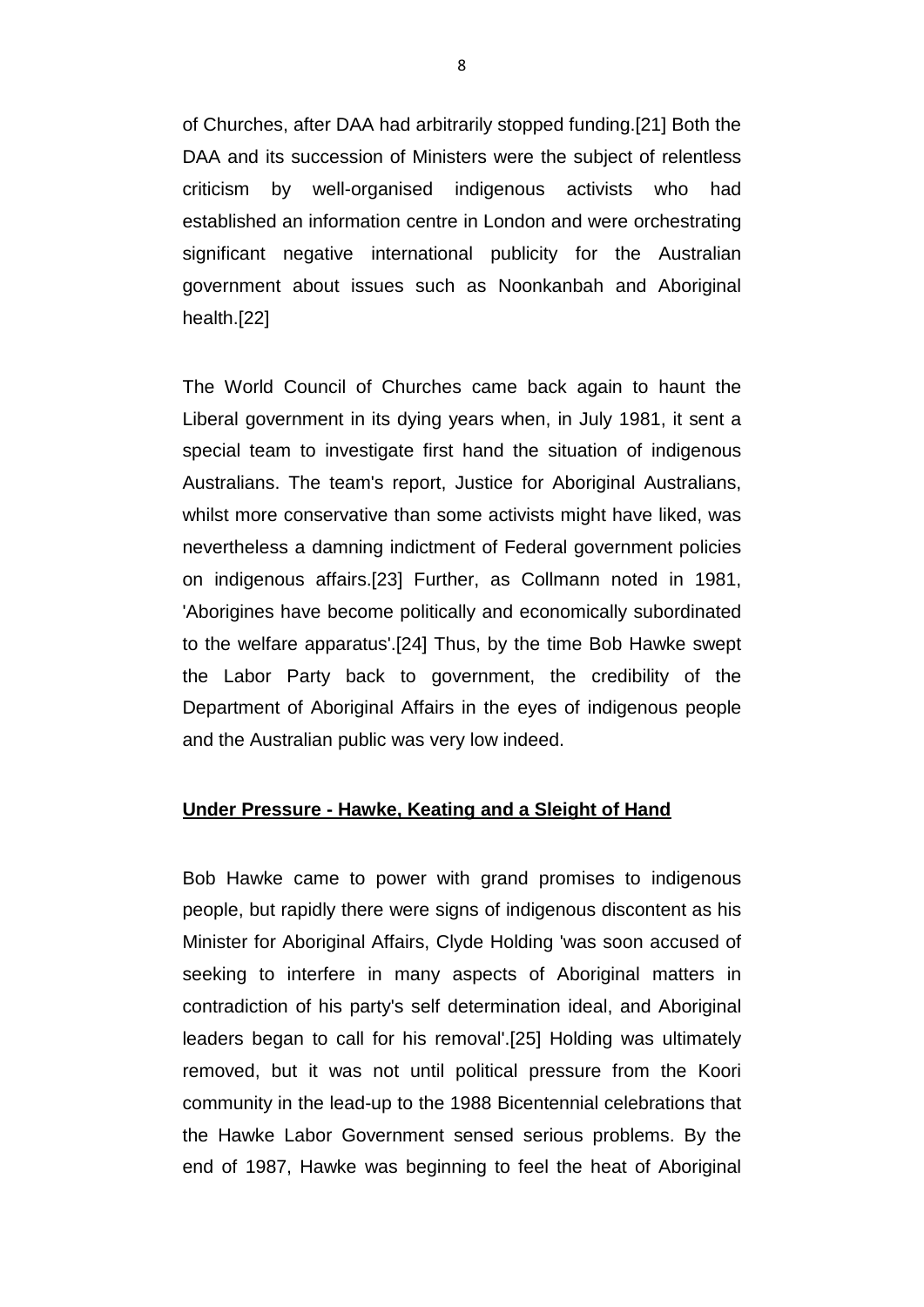political agitation. Major political battles at the Commonwealth Games in Brisbane in 1982, the World Council of Churches Report on racism in Australia, increasing public debate about indigenous deaths in custody and Aboriginal health statistics, as well as general threats of disruption to the bicentennial celebrations, had forced the Hawke Government to rush into the creation of ATSIC.[26] On 10th December 1987, Minister for Aboriginal Affairs, Gerry Hand, formally launched the new body with the publication of *Foundations for the Future.*[27]

Such was the political expediency that drove the Government in its need to set up ATSIC, that Gerry Hand then embarked on a 'national consultation' of Aboriginal communities in a lightning trip around the country, holding '50 public meetings attended by over 6000 people'.[28] There were numerous complaints about the manner of these 'consultations', whereby many indigenous communities told stories of the Minister 'flitting in' for 30 minutes and 'flitting out'.[29] Concern was such that at one stage all major Victorian Aboriginal organisations united to send a telex to Hand stating that, 'It is imperative that the consultation process be a real one and that time be taken over deciding our future'.[30]

Under pressure, Hand was forced to adjust his original concept of a limited ATSIC consisting of 28 regions to a wider version of 60 regions.[31] Remarkably, this enabled the Minister to claim that Aboriginal people were in agreement with government proposals for the new body. Further Aboriginal dissent was all but stifled as Hawke and Hand continued to deflect public attention from Koori political groups who began to call for a boycott of the ATSIC elections.[32]

The structure and process of ATSIC were flawed from the start because of the political opportunism and expediency involved in its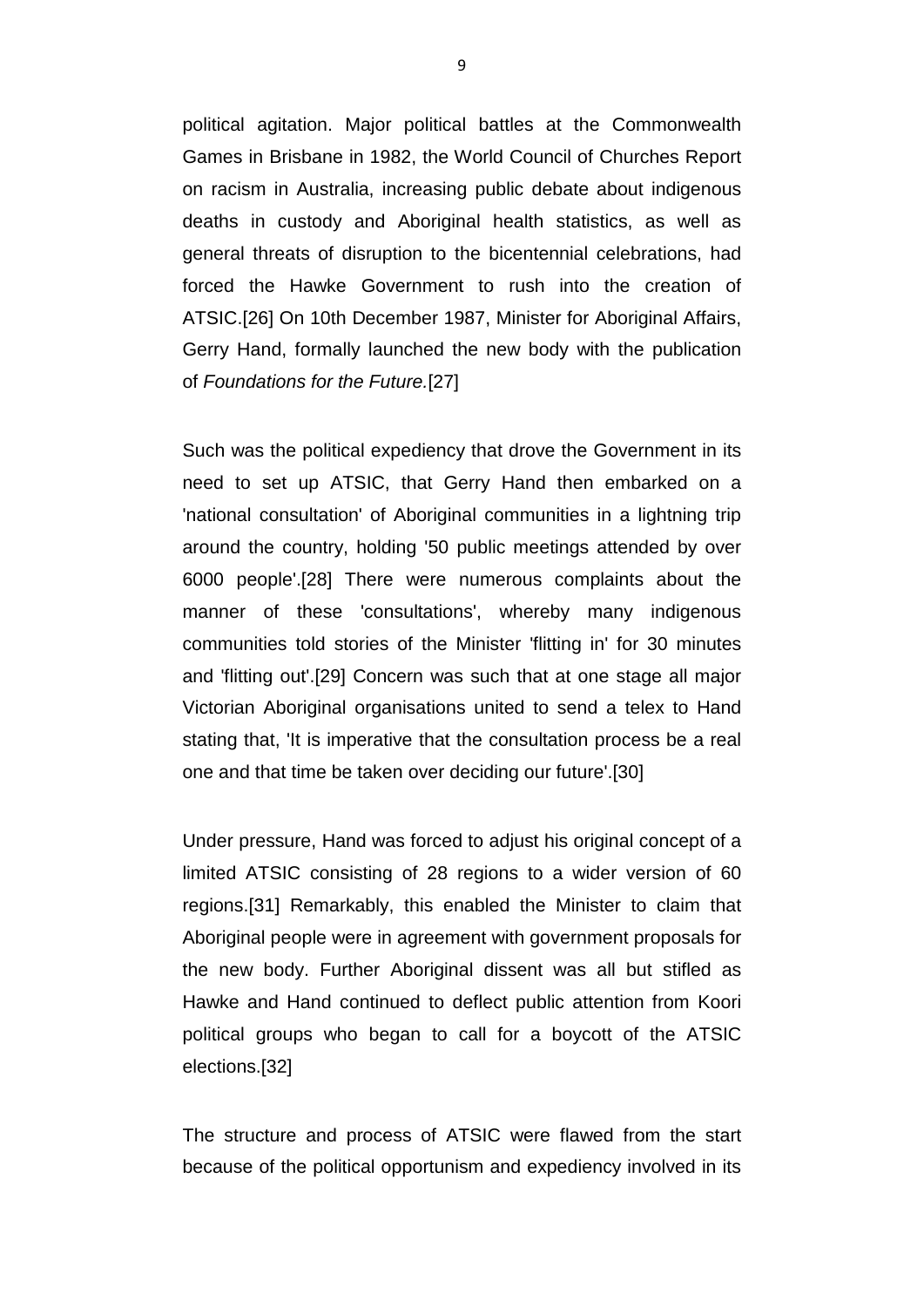creation. The need to create cosmetic change in the now notorious DAA, and the impending disastrous possibility of major indigenous demonstrations disrupting the Bicentennial Celebrations, as well as increasing international media attention on Australian race relations were all factors that pushed the Labor government into an illconceived ATSIC. There was also the considerable disquiet on the part of the Canberra Public Service mandarins and senior Labor officials about what Smith called the unwillingness 'to entertain such a wholesale indigenous supplanting of DAA', which is how ATSIC was regarded.

Consequently the organisation began with the same inherent fault as the old NACC, namely that it was created with an administrative wing and a separate, elected, indigenous representative wing. This set the stage for the inevitable bunfight over which wing would have the say over allocation of resources and control of the process. To preside over the arena was the non-elected, Ministerially appointed Chairperson of ATSIC, who also happened to be a product of the Canberra public service, and would be the only full-time Commissioner. This meant that the only representative of the elected body who would be in Canberra full-time to monitor their interests would be the Minister's chosen one. With a 'three-cardtrick', the Labor government had effectively emasculated the representative wing of ATSIC before the elections were even held.

Finally, in 1990 the first ATSIC elections resulted in less than 30% of eligible Aboriginal and Islander people nationally participating. In Sydney, the largest Koori community in Australia, out of a community estimated at 35,000, less than 1000 voted. On one hand Koori activist groups, such as the Melbourne- based ATSIC Reform Group (ARG), that had called for a boycott of the election, hailed the 70% stay-away rate as a great success, while the Minister declared the 30% voter turnout as, 'a great success for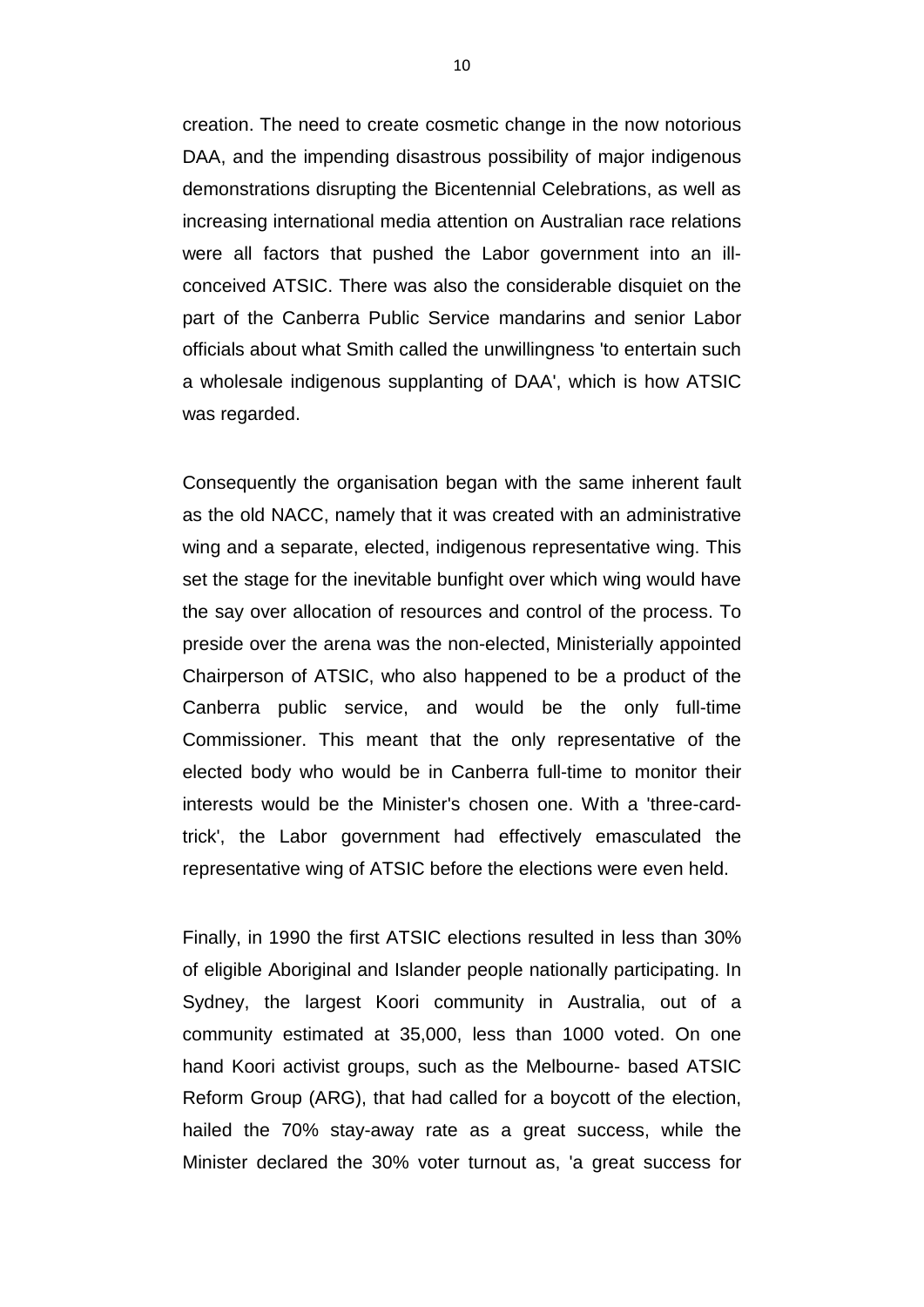democracy'. The eligible voter turnout rates seem to be essentially the same to this day, further highlighting the need for an alternative voting system if ATSIC is to ever gain a credible mandate.[33]

But in 1990, before any elections were held for the Koori representatives, all existing public servants in DAA (predominantly non-Kooris) were offered more lucrative and ironclad contracts with the proposed new body. This resulted in a situation whereby, when the elected representatives got to Canberra they were presented with a fait-accompli administrative structure and system over which they had had no input to its creation. Furthermore, they were then placed in a 'seminar' environment and given instructions on how the public servants would now administer the new system. In other words they were told that the tail was to wag the dog and there was nothing they could do to change it.

### **Conclusion**

In conclusion, what I have tried to analyse are the flaws in the basic concept and structure of ATSIC, both when it was formed and that persist until now. Today ATSIC's representative structure consists of the Board of Commissioners and 35 Regional Councils, and because of low voter turnout some of these representatives were declared elected with as few as 20 votes. Because these Regional Councillors today have influence over local ATSIC funding decisions, their perceived lack of a mandate will continue to create division and disharmony in both the indigenous and general communities.

Until governments begin to properly consider the inherent contradictions that persist within ATSIC, we can only expect more inept administration and conflict, which will feed the waiting sharks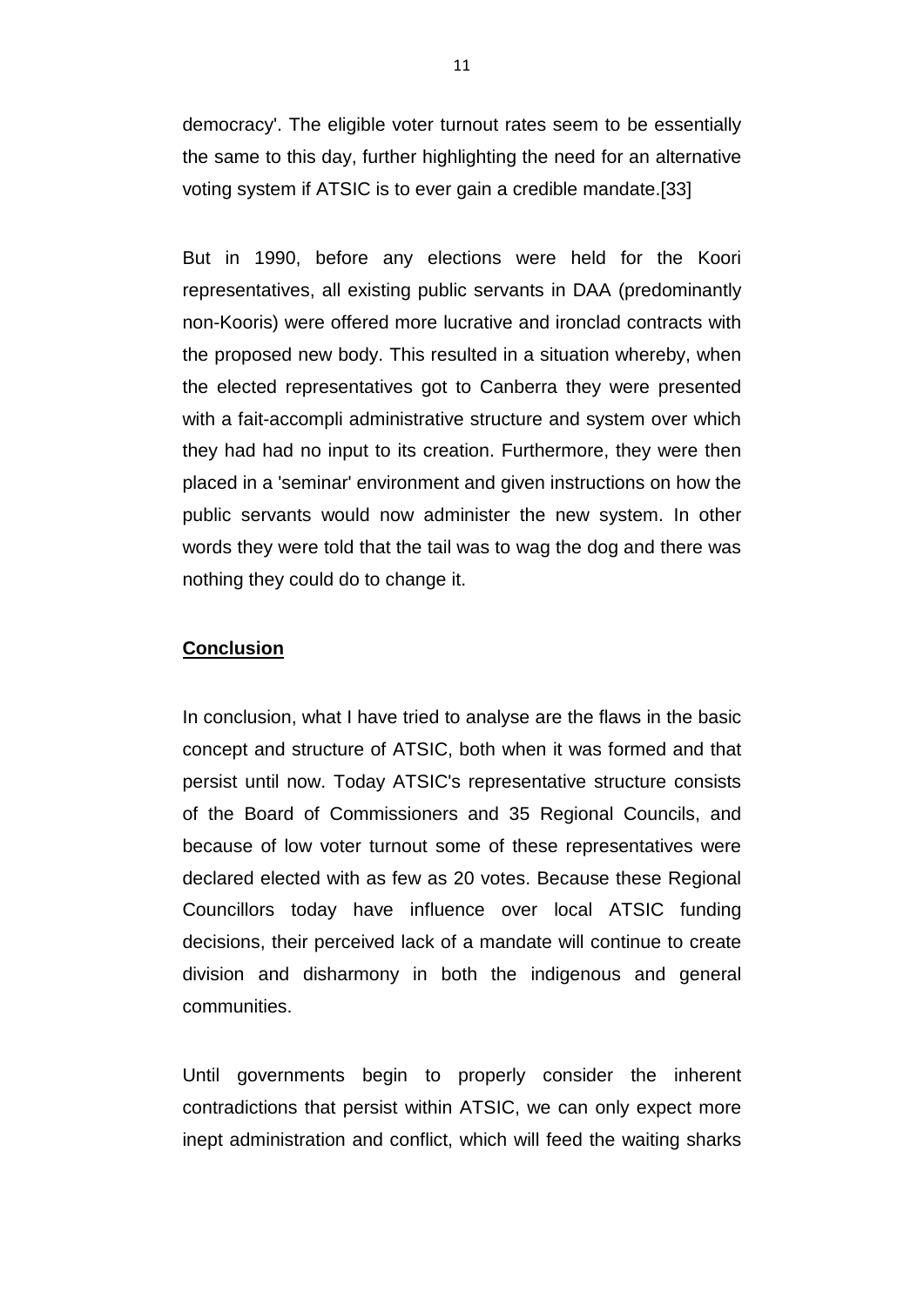like One Nation, to the ongoing detriment of the Koori community. Governments should even question whether a large bureaucracy with centralised decision making and administration is really appropriate for, or consistent with, the decentralised community and family structures of Koori Australia. But, sadly, I suspect that all of these issues will remain in the too hard basket for some considerable time yet, thus condemning another generation of Kooris to the same old neglect and denial of self-determination that has formed the greater part of their peoples' history since the First Fleet.

#### **Gary Foley ©15th November 1999.**

#### **Notes**

1. HC Coombs, *Remembering the Roots: Lessons for ATSIC*, in Patrick Sullivan,(Ed.) Shooting the Banker: Essays on ATSIC and Self-Determination, North Australia Research Unit, ANU, Darwin, 1996, p. 12.

2. Australian Electoral Commission, *ATSIC 1996 Election Results*, Electoral Newsfile No.60, AEC, Canberra, December 1996., also, Indigenous Liaison Officer, Australian Electoral Commission, Interview with author, 10 Nov 1999.

3. Department of Foreign Affairs and Trade (DFAT), statement by Mr. Colin Milner on self-determination on behalf of Australian Government Delegation to the UN Working Group on Indigenous Populations 11th session, agenda item 4, standard setting activities: evolution of standards concerning the rights of indigenous populations (draft Declaration on the Rights of Indigenous Peoples), 1993.

4. Native Welfare Conference, *The Policy of Assimilation. Decisions of the Commonwealth and State Ministers at the Native Welfare Conference, Canberra.*, Commonwealth Government Printer, 1961.

5. H.C. Coombs and C.J. Robinson, *Remembering the Roots: Lessons for ATSIC*, in Patrick Sullivan, (Ed.) Shooting the Banker: Essays on ATSIC and Self-Determination, North Australia Research Unit, ANU, Darwin, 1996, p.2.

6. As depicted in *Ningla-Ana*, 90min. B&W, dir. A. Cavadini, 1973.

7. Scott Bennett, *Parties and Their Policies*, in Aborigines and Political Power, Allen & Unwin, Sydney, 1989, p. 24.

8. For details on how this dramatically affected the Aboriginal Affairs portfolio, see, Lorna Lippmann, *The Aborigines*, in Allan Patience & Brian Head (Eds), From Whitlam to Fraser: Reform and Reaction in Australian Politics, Oxford University Press,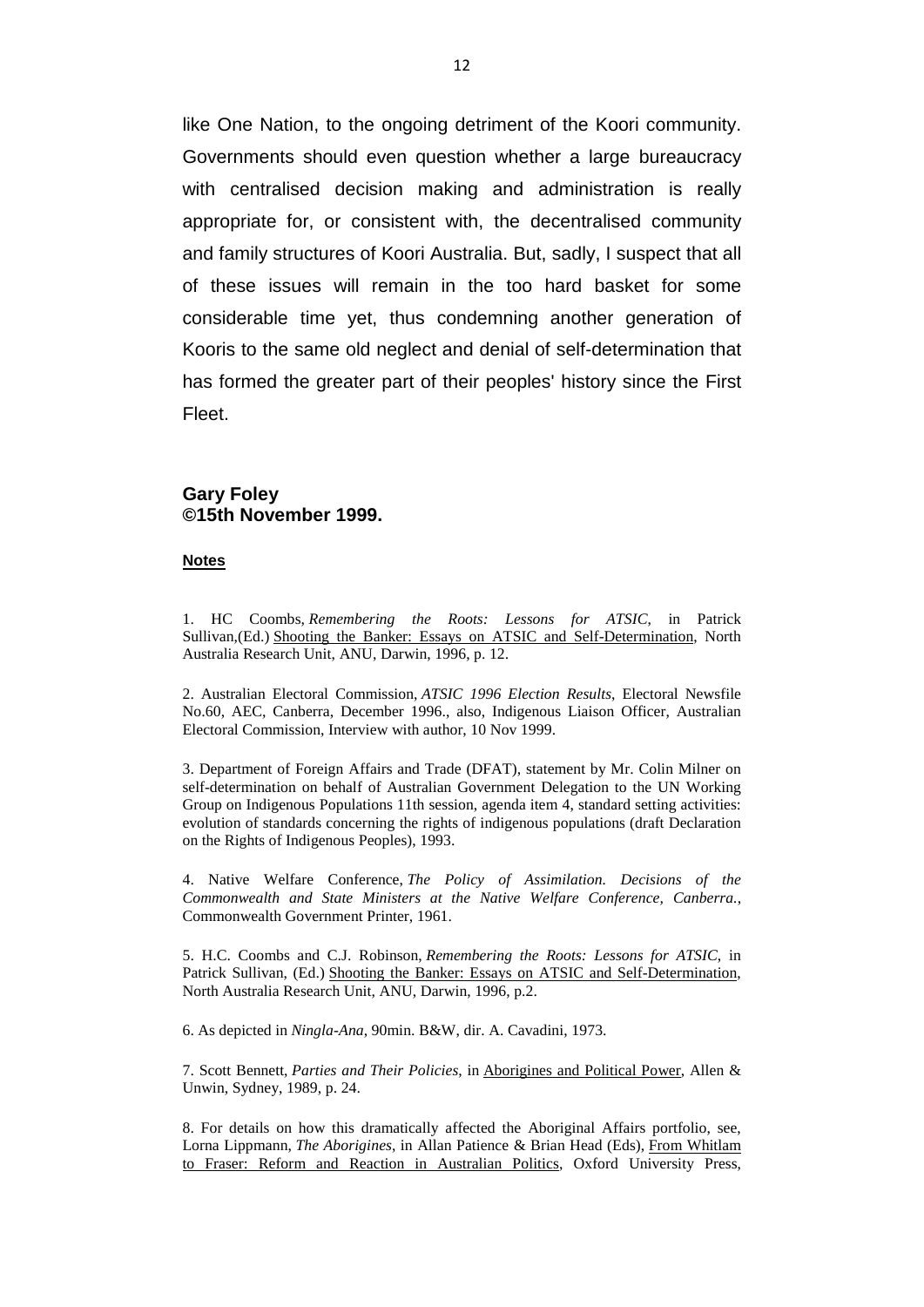Melbourne, 1979, pp. 175-181.

9. Robert Manne, *The Whitlam Revolution*, in Robert Manne (Ed.) The Australian Century: Political Struggle in the Building of a Nation, Text Publishing, Melbourne, 1999, p. 188.

10. McGuinness, Bruce, Personal interview with the author, 1995

11. Lorna Lippmann, *The Aborigines*, in Allan Patience & Brian Head (Eds), From Whitlam to Fraser: Reform and Reaction in Australian Politics, Oxford University Press, Melbourne, 1979.

12. Ibid. - Only 3 Kooris were employed by DAA by mid-1973. They were Reg Saunders, Margaret Lawrie and Charles Perkins.

13. Gary Foley, A History of the Aboriginal Medical Service: A study in bureaucratic obstruction, AMS Redfern, Sydney, 1973.

14. Indigenous Liaison Officer, Australian Electoral Commission, Interview with author, 10 Nov 1999.

15. Ibid.

16. Howard, Michael, *Aboriginal political change in an urban setting: the N.A.C.C. election in Perth*, Berndt, R.M., (Ed) Aborigines and Change: Australia in the '70s, Humanities Press, New Jersey, 1977, pp. 371 -372

17.HC Coombs, Aboriginal Autonomy: Issues and Strategies, Cambridge University Press, Melbourne, 1994, p. 183.

18. Patrick Sullivan, *All Things to All People: ATSIC and Australia's international obligation to uphold indigenous self-determination*, in Shooting the Banker: Essays on ATSIC and Self-Determination, North Australia Research Unit, ANU, Darwin, 1996, p. 125.

19. David Hay, The Delivery of Services Financed by the Department of Aboriginal Affairs, AGPS, Canberra, 1976, p. 52.

20. Robert Manne, *The Whitlam Revolution*, in Robert Manne (Ed.) The Australian Century: Political Struggle in the Building of a Nation, Text Publishing, Melbourne, 1999, p. 191.

21. Alan Rowe, *Grant revives black studies*, The Herald, Melbourne, 26 September 1978, also *Church Cash Rescues Blacks' Course*, Age, Melbourne, 27 September 1978.

22. Mark Metherell, *Blacks putting case overseas*, Age, Melbourne, 27 August 1980, and Paul Robinson, *'Network' directs overseas protest for blacks*, Age, Melbourne, 9 September 1980.

23. Elizabeth Adler, Anwar Barkat, Bena-Silu, Quince Duncan, Pauline Webb, Justice for Aboriginal Australians: Report of the World Council of Churches team visit to the Aborigines June 15 to July 3 1981, Australian Council of Churches, Sydney, 1981. ISBN 085821 028.

24. J.Collmann, *Clients, Cooptation and Bureaucratic Discipline*, Social Analysis 9,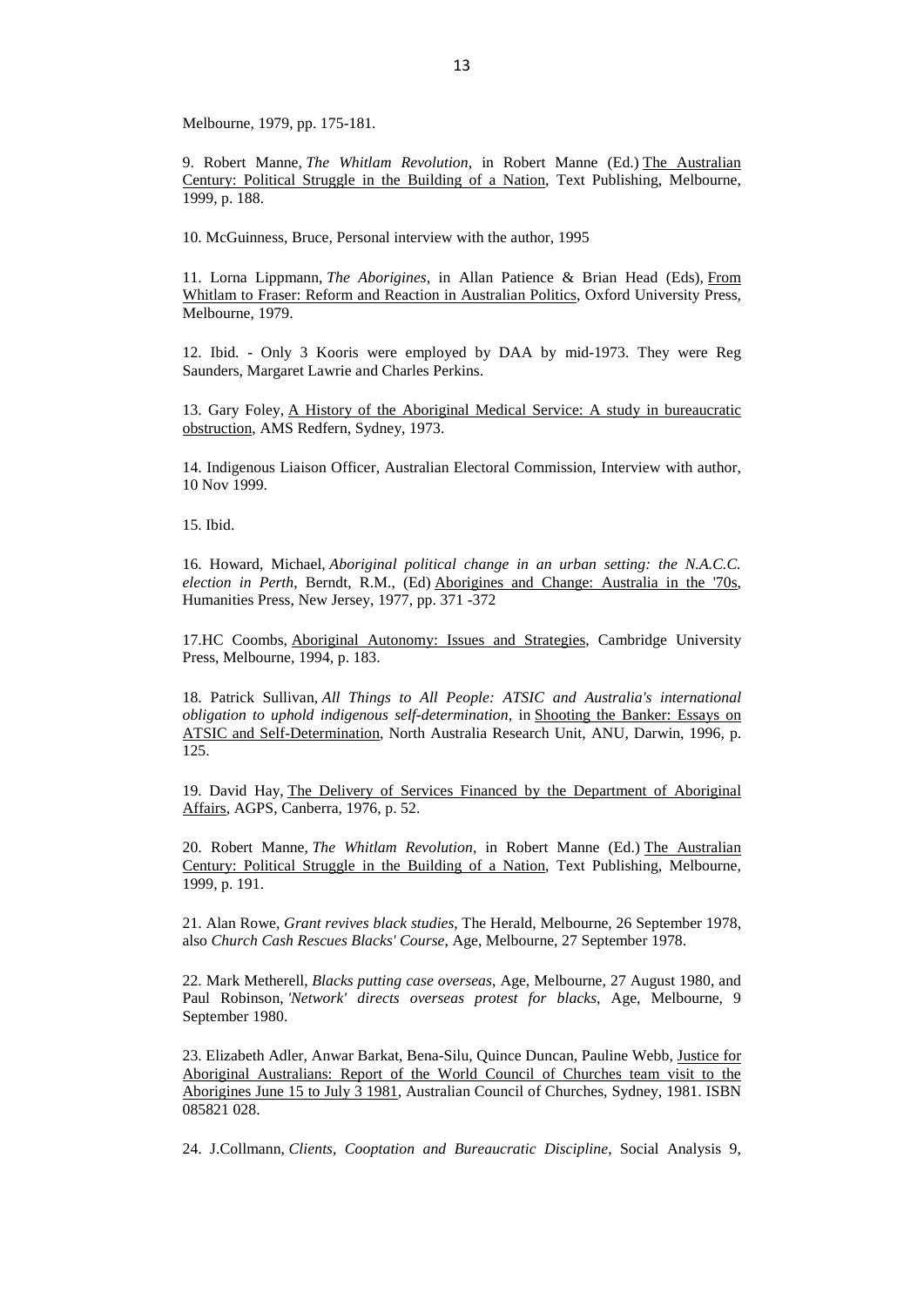1981.

25. Scott Bennett, Parties and Their Policies, Aborigines and Political Power, Allen & Unwin, Sydney, 1989 , p. 25.

26. Ibid.

27. Diane Smith, *From Cultural Diversity to Regionalism*, in Patrick Sullivan, (Ed.), Shooting the Banker: Essays on ATSIC and Self-Determination, North Australia Research Unit, ANU, Darwin, 1996, p. 23.

28. Ibid. p. 23.

29. Personal interview by author with Robbie Thorpe, Melbourne, 1995.

30. Aborigines Advancement League, *Newsletter*, Melbourne, April 1988.

31. Smith, 1996, p. 25.

32. ATSIC Reform Group papers, *Foley Archive*, 1989

33. Australian Electoral Commission, *1999 ATSIC Regional Council Elections: Results*, AEC, Melbourne, 1999.

#### **Bibliography**

The Auditor-General,Special Audit Report: The Aboriginal Development Commission and the Department of Aboriginal Affairs, AGPS, Canberra, 1989.

ATSIC, Review of the operation of the Aboriginal and Torres Strait Islander Commission Act 1989: Report to the Minister for Aboriginal and Torres Strait Islander Affairs, ATSIC, Canberra, 1998.

Aborigines Advancement League, Victims or Victors?: The Story of the Victorian Aborigines Advancement League, Hyland House, Melbourne, 1985.

Elizabeth Adler, Anwar Barkat, Bena-Silu, Quince Duncan, Pauline Webb, Justice for Aboriginal Australians: Report of the World Council of Churches team visit to the Aborigines June 15 to July 3 1981, Australian Council of Churches, Sydney, 1981. ISBN 085821 028.

ATSIC Homepage, "ATSIC Regional Council Elections 1999 - Full Results", , 1st November 1999.

Attwood, B. & Arnold, J. (Eds) Power, Knowledge and Aborigines, Special edition of Journal of Australian Studies, La Trobe University Press, Melbourne, 1992.

Bain Attwood & Andrew Markus, (Eds.) The Struggle for Aboriginal Rights: A Documentary History, Allen & Unwin, Melbourne, 1999.

Scott Bennett, Aborigines and Political Power, Allen & Unwin, Sydney, 1991.

RM Berndt, (Ed) Aborigines and Change: Australia in the '70s, New Jersey, 1977.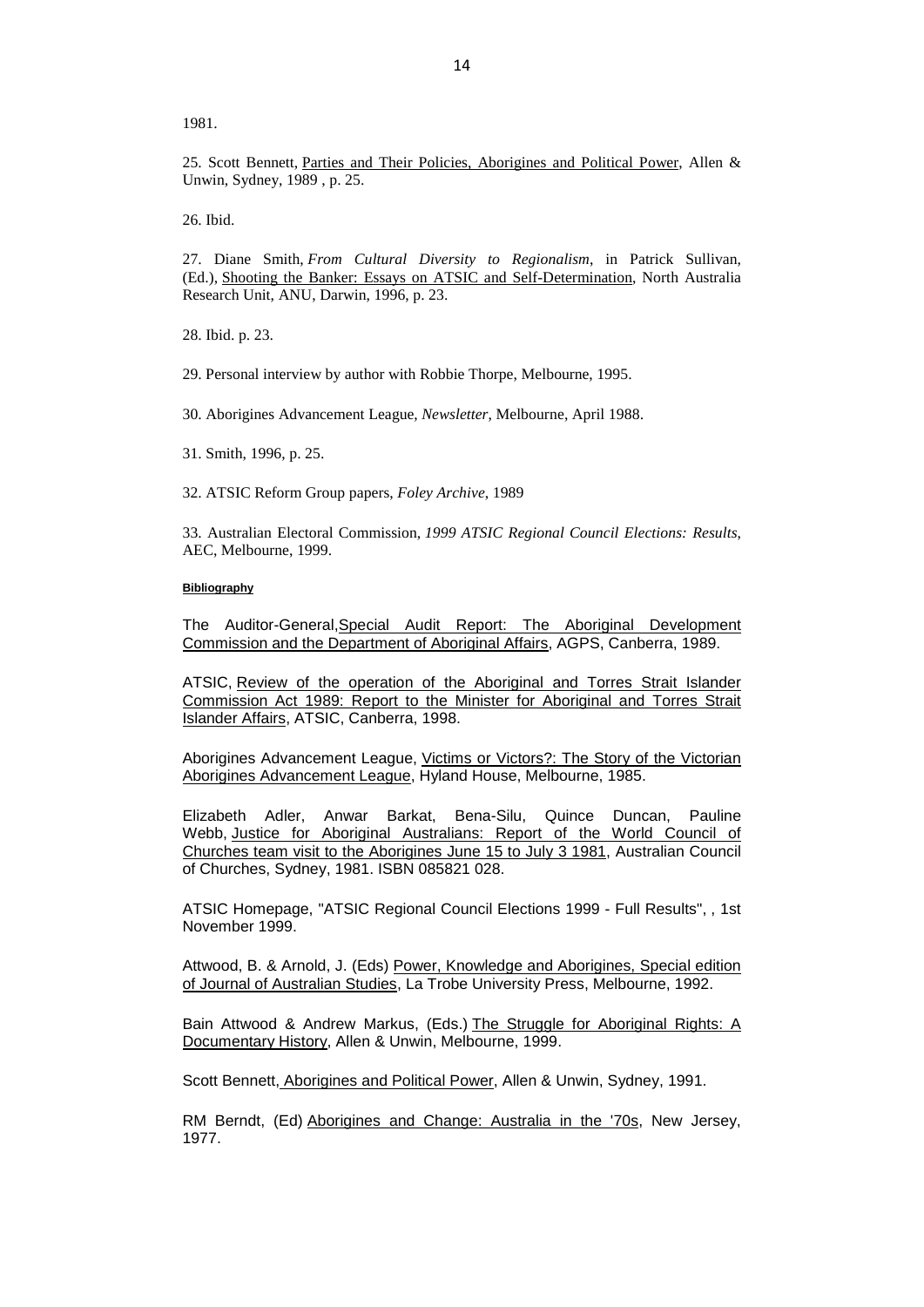John Button, As It Happened, Text Publishing, Melbourne, 1998.

Gillian Cowlishaw & Barry Morris, (eds.), Race Matters, Aboriginal Studies Press, Canberra, 1997.

HC Coombs, Aboriginal Autonomy: Issues and Strategies, Cambridge University Press, Melbourne, 1994.

HC Coombs and CJ Robinson, *Remembering the Roots: Lessons for ATSIC*, in Patrick Sullivan, (Ed.) Shooting the Banker: Essays on ATSIC and Self-Determination, North Australia Research Unit, ANU, Darwin, 1996.

Gary Foley, A History of the Aboriginal Medical Service: A study in bureaucratic obstruction, AMS Redfern, Sydney, 1973.

Kevin Gilbert, Because a White Man'll Never Do It, Sydney, 1973.

David Hay, The Delivery of Services Financed by the Department of Aboriginal Affairs, AGPS, Canberra, 1976.

Michael Howard, *Aboriginal political change in an urban setting: the N.A.C.C. election in Perth*, Berndt, RM, (Ed.) Aborigines and Change: Australia in the '70s, Humanities Press, New Jersey, 1977.

Lorna Lippmann, *The Aborigines*, in Allan Patience & Brian Head (Eds), From Whitlam to Fraser: Reform and Reaction in Australian Politics, Oxford University Press, Melbourne, 1979.

Robert Manne, *The Whitlam Revolution*, in Robert Manne (Ed.) The Australian Century: Political Struggle in the Building of a Nation, Text Publishing, Melbourne, 1999.

Native Welfare Conference, *The Policy of Assimilation. Decisions of the Commonwealth and State Ministers at the Native Welfare Conference, Canberra*, Commonwealth Government Printer, 1961.

Perkins, Charles, A Bastard Like Me, Sydney, 1975.

Public Service Commission, Reports on allegations about personnel management in the Department of Aboriginal Affairs, AGPS, Canberra, 1989.

Stuart Rintoul, The Wailing: A National Black Oral History, William Heinemann, Melbourne, 1993.

Michael Rose, For the Record: 160 Years of Aboriginal Print Journalism>, Allen & Unwin, Sydney, 1996.

Diane Smith, *From Cultural Diversity to Regionalism* in Patrick Sullivan, (Ed.), Shooting the Banker: Essays on ATSIC and Self-Determination, North Australia Research Unit, ANU, Darwin, 1996.

Patrick Sullivan, *All Things to All People: ATSIC and Australia's international obligation to uphold indigenous self-determination*, in Patrick Sullivan (Ed.), Shooting the Banker: Essays on ATSIC and Self-Determination, North Australia Research Unit, ANU, Darwin, 1996.